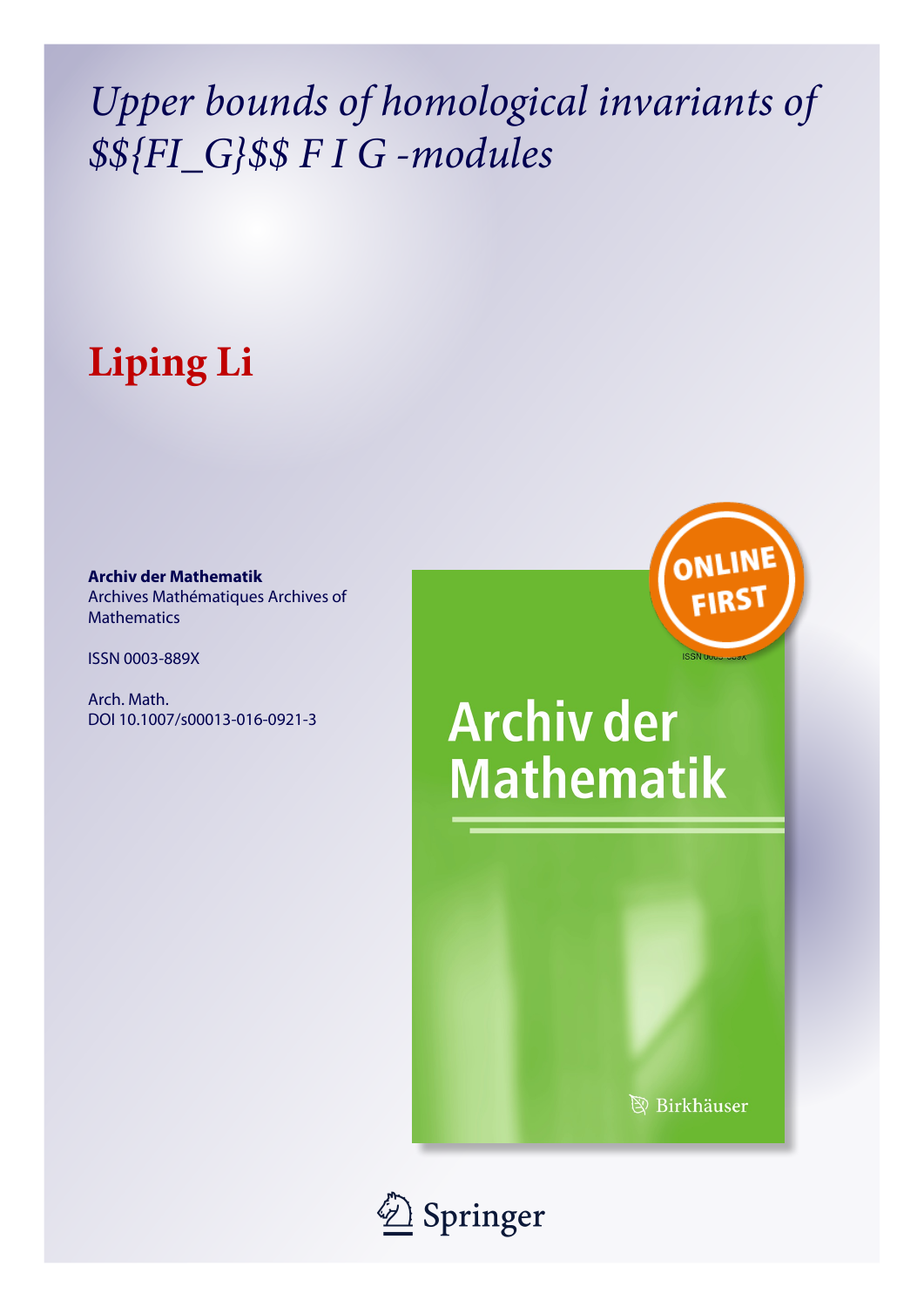**Your article is protected by copyright and all rights are held exclusively by Springer International Publishing. This e-offprint is for personal use only and shall not be selfarchived in electronic repositories. If you wish to self-archive your article, please use the accepted manuscript version for posting on your own website. You may further deposit the accepted manuscript version in any repository, provided it is only made publicly available 12 months after official publication or later and provided acknowledgement is given to the original source of publication and a link is inserted to the published article on Springer's website. The link must be accompanied by the following text: "The final publication is available at link.springer.com".**

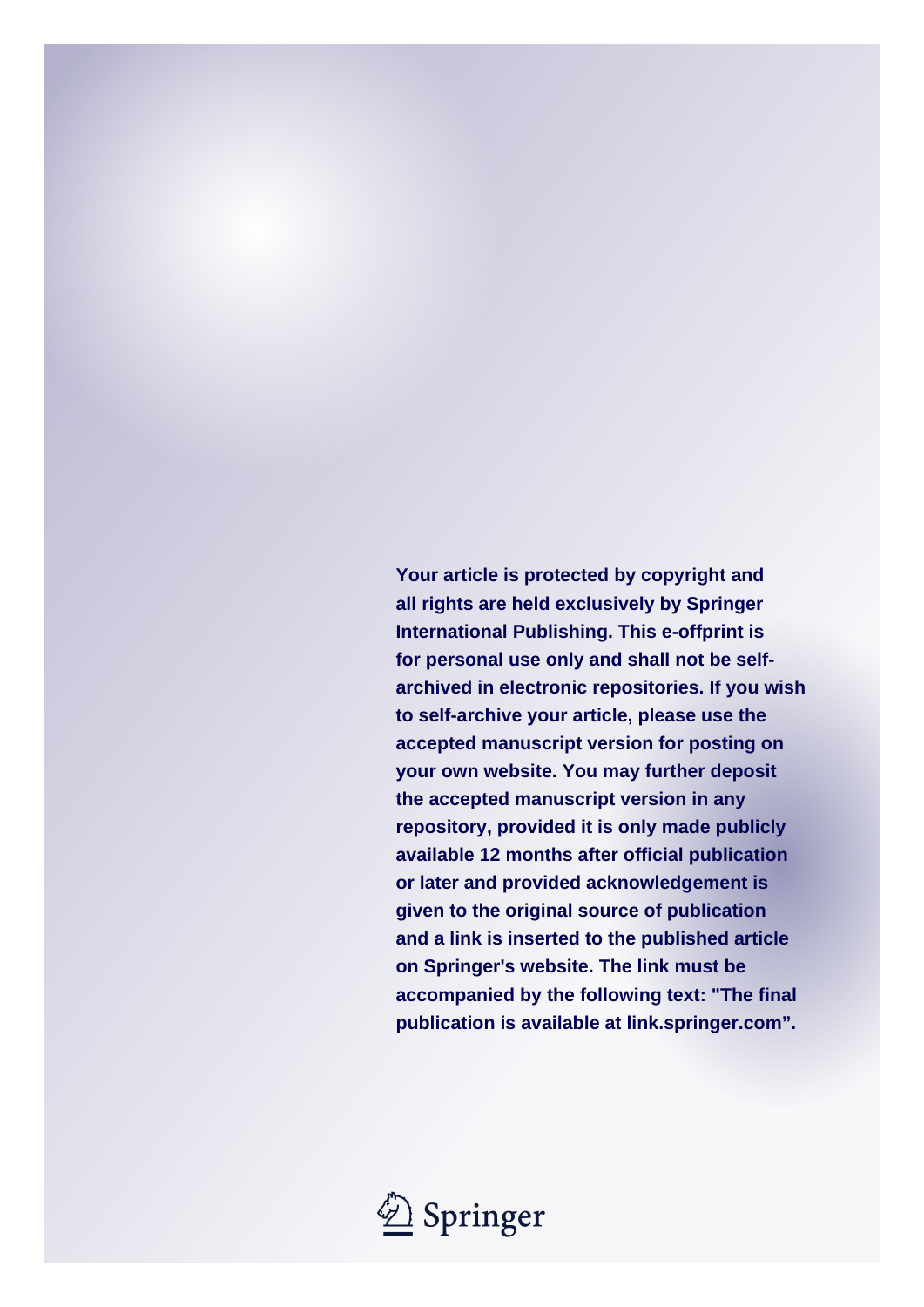Arch. Math. -c 2016 Springer International Publishing DOI 10.1007/s00013-016-0921-3 **Archiv der Mathematik**



## **Upper bounds of homological invariants of** *F IG***-modules**

Liping Li

**Abstract.** In this paper we describe upper bounds for a few homological invariants of  $\mathfrak{Fl}_G$ -modules *V*. These upper bounds are expressed in terms of the generating degree and torsion degree, which measure the "top" and "socle" of *V* under actions of non-invertible morphisms in the category, respectively.

**Mathematics Subject Classification.** 16E10, 16E30.

**Keywords.** FI-modules, Homological degrees, Castelnuovo–Mumford regularity, Projective dimensions, Injective dimensions.

## **1. Introduction.**

**1.1. Motivation.** To study the representation theory of category FI and its variants, recently quite a few homological invariants were introduced in the literature, including *homological degrees*, *generating degrees*, *torsion degrees*, *regularities*, *derived regularities*, *widths*, *depths*; see, for instance, [\[1](#page-12-0),[5,](#page-12-1)[6](#page-12-2)[,8](#page-12-3)]. Moreover, people found various upper bounds for these homological invariants; see [\[1,](#page-12-0) Theorem A] by Church and Ellenberg, [\[6](#page-12-2), Theorems 1.4 and 1.8] by the author and Yu, and  $[8,$  $[8,$  Theorems A, C, and D by Ramos.

Although some progress has been achieved along this direction, many problems still need to be clarified or solved. Here we list several aspects:

1. Relationships between various homological invariants need to be established. For example, the two upper bounds of Castelnuovo–Mumford regularity described in  $[1,$  Theorem A and  $[6,$  Theorem 1.8 strongly suggest that there is a close relationship lying between the torsion degree of a finitely generated FI-module and its first two homological degrees. A clear

The author is supported by the National Natural Science Foundation of China 11541002, the Construct Program of the Key Discipline in Hunan Province, and the Start-Up Funds of Hunan Normal University 830122-0037. He also thanks the referee for carefully checking the manuscript and providing many helpful suggestions.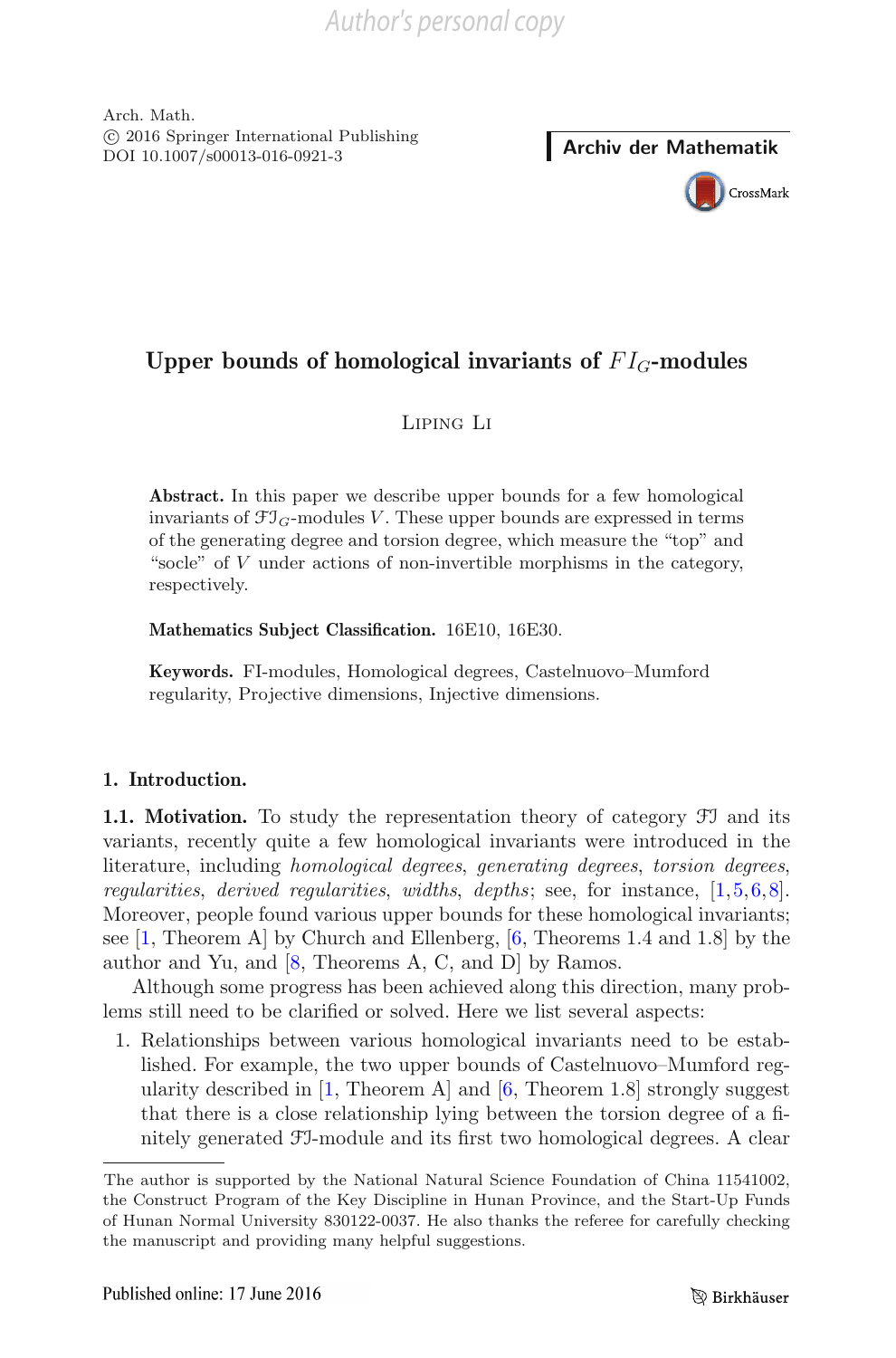description of this relationship will greatly enhance the understanding of these two upper bounds.

- 2. Some homological invariants such as derived regularity in [\[8,](#page-12-3) Theorem C], though having important theoretic meaning, are hard to compute. Therefore, for practical purposes, it would be useful to get their upper bounds in terms of other homological invariants which are easy to obtain.
- 3. Upper bounds of some homological invariants are still unknown, including the injective dimensions of finitely generate FI-modules over fields of characteristic 0, and torsion degrees of homologies in the finite complex of filtered modules  $([6,$  $([6,$  Theorem C]).
- 4. The proofs of many known results mentioned above rely on a detailed investigation of the combinatorial structure of the category FI. A conceptual approach is desirable since it usually simplifies those proofs and might give some hints to study other combinatorial categories appearing in representation stability theory [\[10\]](#page-12-4).

The purpose of this paper is to get upper bounds of homological invariants in terms of generating degrees and torsion degrees, which, roughly speaking, measure the "tops" and "socles" of finitely generated FI-modules with respect to the actions of noninvertible morphisms. As in  $[6]$ , the main technical tools we use are the shift functor  $\Sigma$  and its induced cokernel functor D introduced in  $[3,$  Subsection 2.3] and  $[1,$  Section 3].

**1.2. Notation.** Throughout this paper let k be a commutative Noetherian ring, and let G be a finite group. By C we denote the full subcategory of  $\mathfrak{Fl}_G$  whose objects are parameterized by  $\mathbb{Z}_+$ , the set of nonnegative integers. It is clear that C is equivalent to  $\mathfrak{Fl}_G$ . The reader may refer to [\[4](#page-12-6)] or [\[10\]](#page-12-4) for a definition of  $\mathfrak{Fl}_G$ . As in [\[6](#page-12-2)], we let  $\underline{\mathfrak{C}}$  be the k-linearization of  $\mathfrak{C}$ .

We briefly recall the following definitions; for details, please refer to  $[5]$  $[5]$  and [\[6](#page-12-2)].

A *representation* V of C, or a C-*module* V , is a covariant functor V from  $C$  to the category of left k-modules. Equivalently, V is a  $C$ -module, a k-linear covariant functor. A C-module V is *finitely generated* if there exists a surjective homomorphism

$$
\bigoplus_{i\in\mathbb{Z}_+}\underline{\mathbf{C}}(i,-)^{\oplus a_i}\to V
$$

such that  $\sum_{i\in\mathbb{Z}_+} a_i < \infty$ . It is *torsion* if its value  $V_i$  on i is 0 for  $i \gg 0$ . We define

$$
J = \bigoplus_{0 \le i < j} \underline{\mathcal{C}}(i, j)
$$

$$
\underline{\mathcal{C}}_0 = \bigoplus_{i \in \mathbb{Z}_+} \underline{\mathcal{C}}(i, i) \cong \underline{\mathcal{C}}/J,
$$

which both are  $(\mathcal{C}, \mathcal{C})$ -bimodules. The *torsion degree* of V is

$$
\operatorname{td}(V) = \sup\{i \in \mathbb{Z}_+ \mid \operatorname{Hom}_{\underline{\mathcal{C}}}(\underline{\mathcal{C}}(i,i), V) \neq 0\}
$$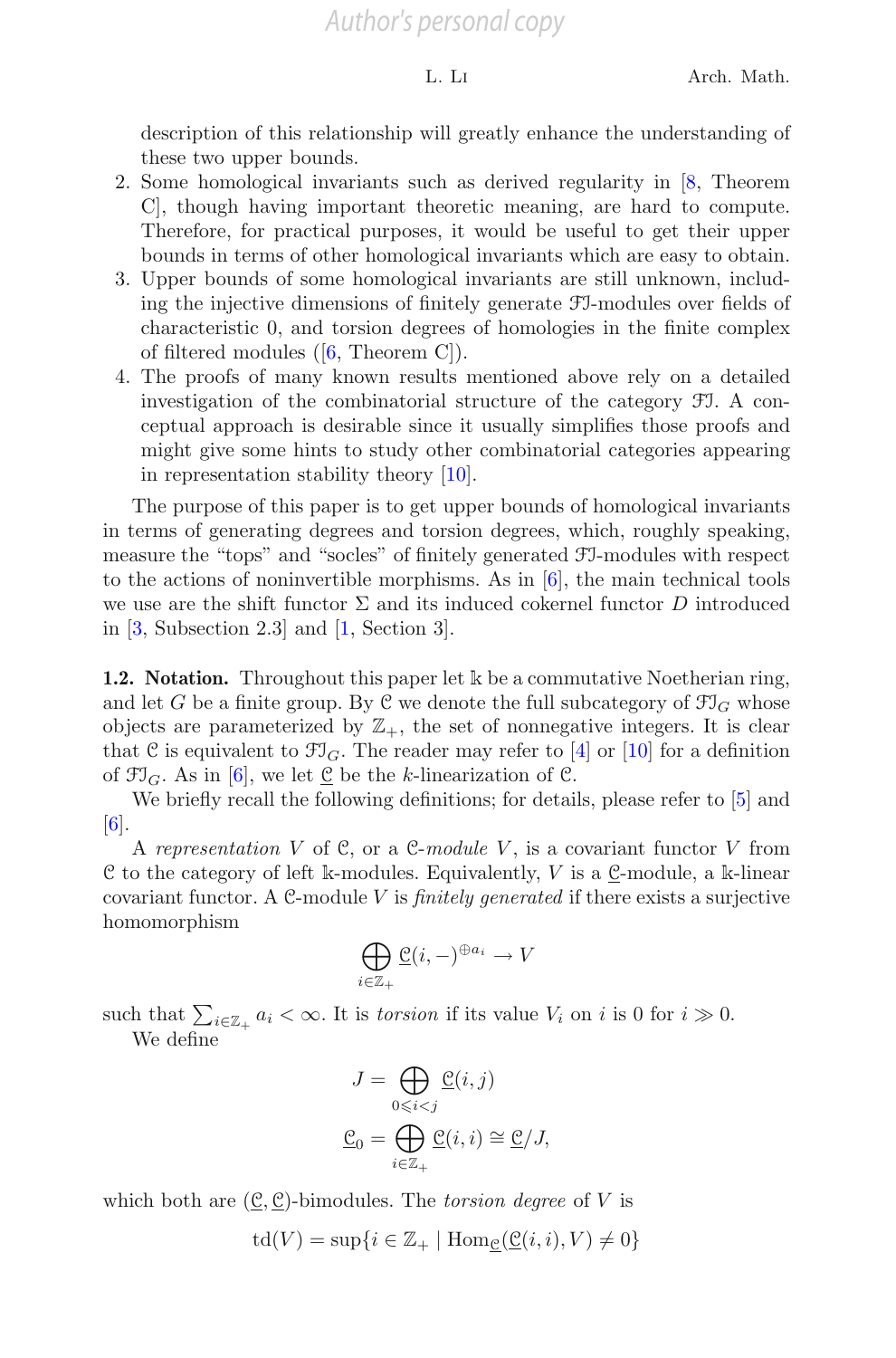or  $-\infty$  if the above set is empty, and in the latter case we say that V is  $torsionless.$  For  $s \geqslant 0$ , the s-th *homology* and *homological degree* are

$$
H_s(V) = \operatorname{Tor}_s^{\mathfrak{C}}(\underline{\mathfrak{C}}_0, V)
$$

$$
\operatorname{hd}_s(V) = \operatorname{td}(H_s(V)).
$$

The 0-th homological degree is called the *generating degree*, and is denoted by  $gd(V)$ .

**Remark 1.1.** From the viewpoint of representation theory, for a finitely generated C-module V, the zeroth homology  $H_0(V)$  is precisely the top of V with respect to the actions of non-invertible morphisms in C. Dually,  $\text{Hom}_{\mathcal{C}}(\mathcal{C}_0, V)$ is isomorphic to the socle of  $V$  with respect to the actions of non-invertible morphisms in C, which is nothing but the following set:

$$
\bigoplus_{n\geqslant 0} \{v \in V_n \mid \alpha \cdot v = 0 \quad \forall \alpha \in \mathcal{C}(n, n+1)\}.
$$

We remind the reader that although  $\underline{\mathcal{C}}_0$  is an infinite direct sum, Hom<sub>C</sub>( $\underline{\mathcal{C}}_0$ , V) is still a direct sum and is actually a finite direct sum by the locally Noetherian property of C. Correspondingly, the generating degree and torsion degree of  $V$  measure the top and socle of  $V$  with respect to actions of non-invertible morphisms in C respectively.

A finitely generated C-module V is a *basic filtered module* if there is a certain  $n \in \mathbb{Z}_+$  such that  $V \cong \mathcal{C} \otimes_{kG_n} V_n$ , where by  $G_n$  we denote  $\mathcal{C}(n,n)$ , the group of endomorphisms of object n. The module V is *filtered* if it has a filtration by basic filtered modules.

**Remark 1.2.** Filtered modules were introduced by Nagpal in [\[7\]](#page-12-7) as natural generalizations of projective modules. They have been shown to have similar behaviors as projective modules in many aspects, and hence they are very useful for homological computations. Homological characterizations of these objects are described in [\[6,](#page-12-2) Theorem 1.3], which were independently obtained by Ramos in [\[8\]](#page-12-3) via a different approach.

<span id="page-4-0"></span>**1.3. Main result.** The main result of this paper is

**Theorem 1.3.** (Upper bounds for homological invariants) *Let* k *be a commutative Noetherian ring, and let* V *be a finitely generated* C*-module. Then we have*

- (1)  $\text{td}(V) \leq \text{gd}(V) + \text{hd}_1(V) 1.$
- $(2)$  *For*  $s \ge 1$ ,  $\text{hd}_s(V) \le \max\{2\,\text{gd}(V) 1, \text{td}(V)\} + s$ , and  $\text{hd}_s(V) \le \text{gd}(V) +$  $hd_1(V) + s - 1.$
- (3) If the projective dimension  $pd(V) < \infty$ , then V is filtered and  $pd(V) \leq$ findim k*, the finitistic dimension of* k*.*
- (4) *There exists a complex*

$$
F^{\bullet}: \quad 0 \to V \to F^{-1} \to F^{-2} \to \cdots \to F^{-n-1} \to 0
$$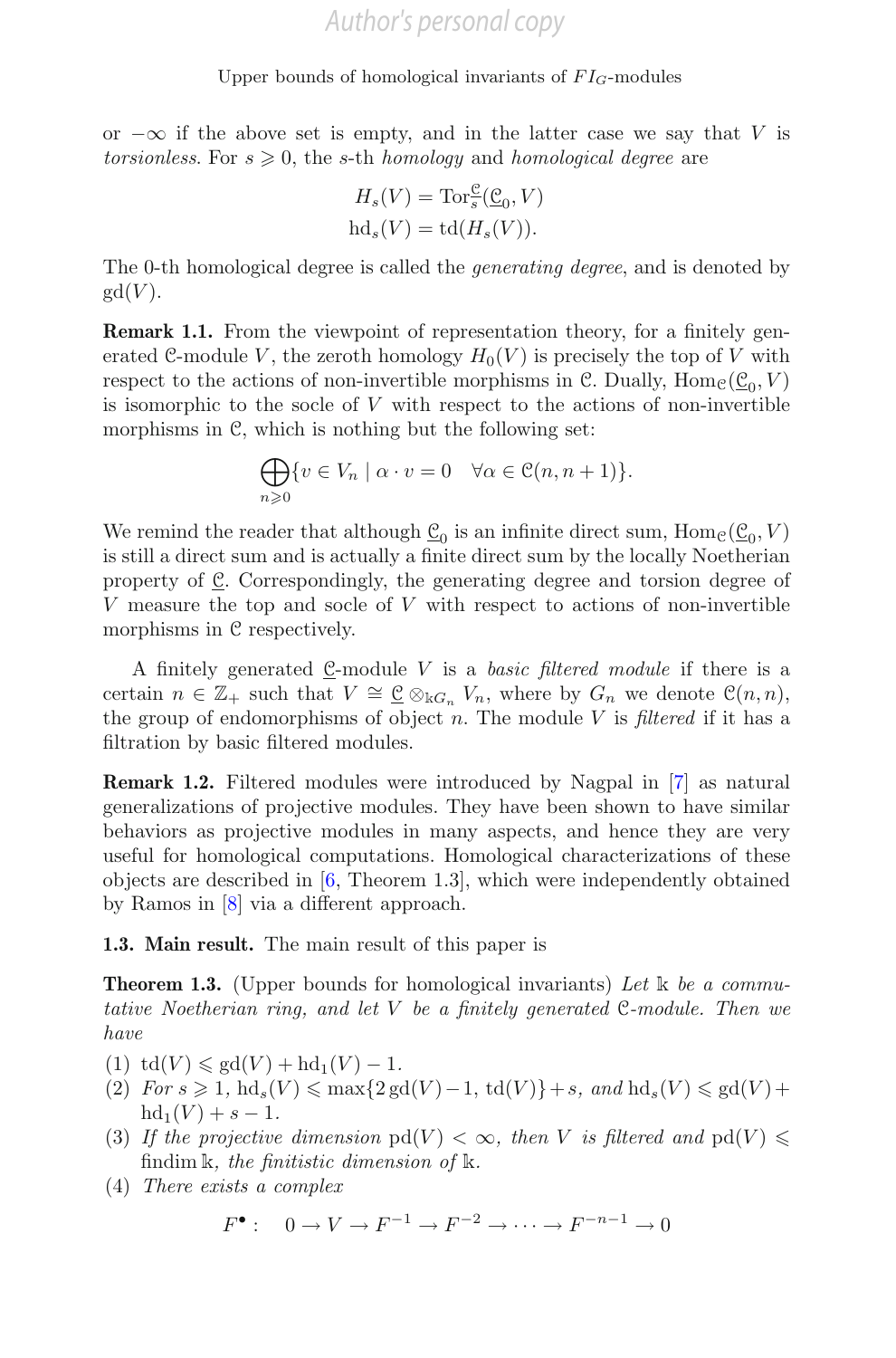*such that*

- $each \ F^i$  *is a filtered module:*
- $n \leqslant \text{gd}(V)$ ;
- *all homologies of* F• *are finitely generated torsion modules, and*

$$
\begin{cases} \operatorname{td}(H_i(F^{\bullet})) = \operatorname{td}(V), & \text{for } i = -1; \\ \operatorname{td}(H_i(F^{\bullet})) \leqslant 2 \operatorname{gd}(V) + 2i + 2, & \text{for } -n - 2 \leqslant i \leqslant -2. \end{cases}
$$

- (5)  $\Sigma_n V$  *is a filtered module for*  $n > \max\{\text{td}(V), 2 \text{rd}(V) 2\}.$
- (6) *If* k *is a field, then there exists a rational polynomial* f *such that*  $\dim_k(V_n) = f(n)$  *for*  $n > \max\{td(V), 2gd(V) - 2\}.$
- (7) *The injective dimension*  $\text{id}(V) \leq \max\{2 \text{ gd}(V) 1, \text{ td}(V)\}\$  *whenever* k *is a field of characteristic 0 and* V *is not injective.*

**Remark 1.4.** The upper bounds of torsion degree and Castelnuovo–Mumford regularity in terms of the first two homological degrees were firstly proved for FI by Church and Ellenberg in [\[1](#page-12-0), Theorem 3.8 and Theorem A], where in Theorem 3.8 of that paper we can let  $a = p = 1$ . This upper bound of Castelnuovo–Mumford regularity was generalized to  $\mathfrak{Fl}_G$  by Ramos using essentially the same idea in [\[8](#page-12-3), Theorem A]. The upper bound of Castelnuovo– Mumford regularity in terms of the generating degree and torsion degree was described in [\[6,](#page-12-2) Theorem 1.4], whose proof relied on [\[1,](#page-12-0) Theorem A]. In this paper we give a proof without going through the combinatorial structure of  $\mathfrak{Fl}_G$ .

Statement (3) is a part of [\[6](#page-12-2), Theorem 1.3]. By definition, the *finitistic dimension* of k is the supremum of projective dimensions of finitely generated k-modules whose projective dimension is finite. By the Auslander–Buchsbaum formula, it coincides with the supremum of the depth of the localizations  $k_m$ over all maximal ideals m.

The existence of such a complex of filtered modules described in Statement (4) for every finitely generated FI-module was first established in [\[7](#page-12-7), Theorem A]. In [\[6\]](#page-12-2) we proved it via a different approach. Although it was known that all homologies of this complex are torsion, upper bounds of their torsion degrees were not obtained.

Nagpal proved in [\[7,](#page-12-7) Theorem A] that  $\Sigma_N V$  is filtered for  $N \gg 0$ . Actually, when k is a field of characteristic 0, the same conclusion has been established in [\[4\]](#page-12-6). In [\[8,](#page-12-3) Theorem C] Ramos gave a sharp lower bound in terms of *derived regularity*, which is precisely the maximum of torsion degrees of those homologies in the complex  $F^{\bullet}$ . Therefore, Statement (5) actually provides an upper bound for the derived regularity of  $V$ .

An important representation stability phenomenon of finitely generated FImodules is the so called *polynomial growth property*. This was shown for fields of characteristic 0 in [\[2\]](#page-12-8) and for arbitrary fields in [\[3](#page-12-5)] using a different method. That is, for  $N \gg 0$ , dimensions of  $V_N$  satisfy a rational polynomial. In [\[8](#page-12-3), Theorem  $D$  a lower bound of such N was described in terms of the generating degree and the relation degree.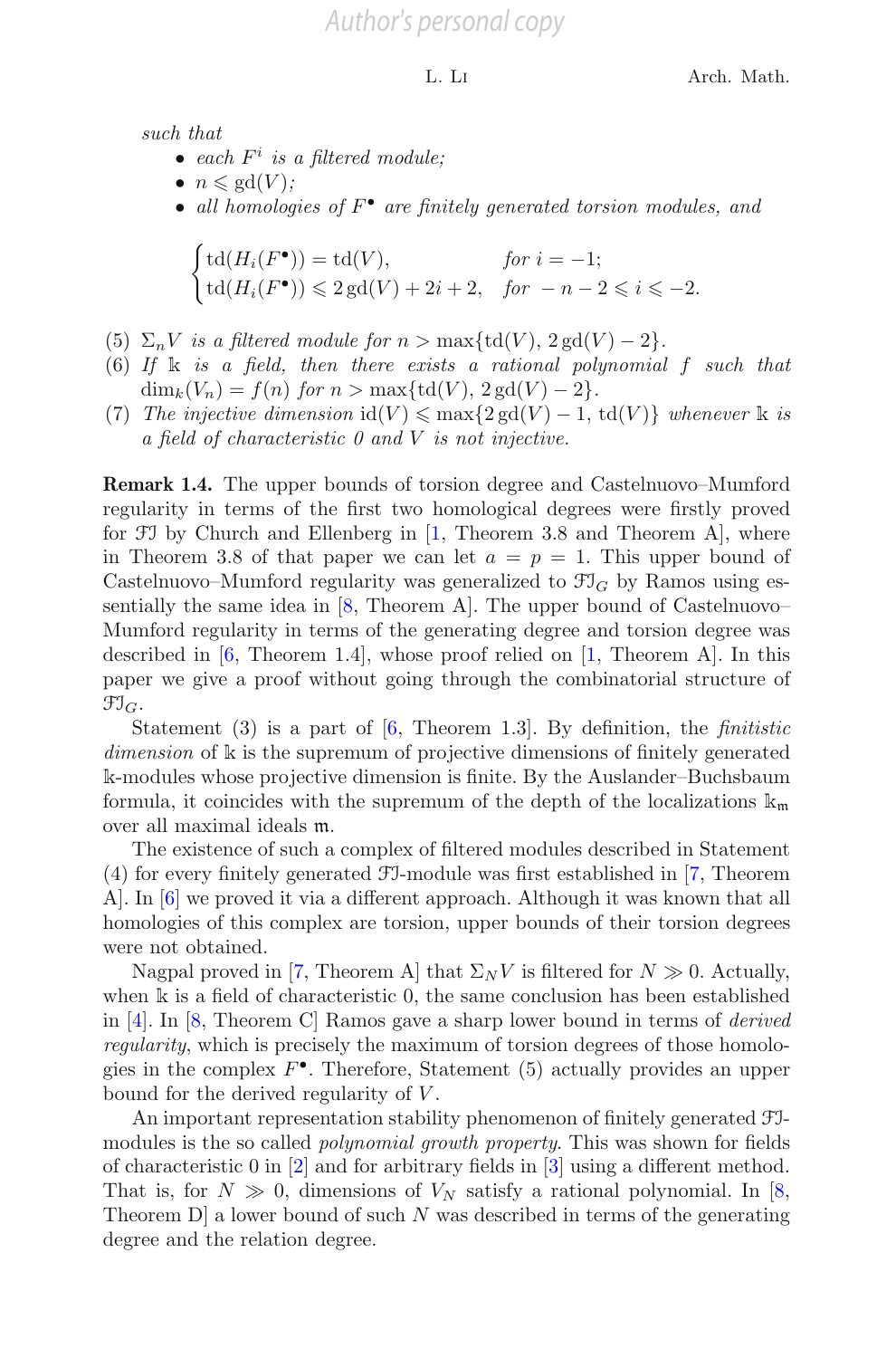When  $\mathbb k$  is a field of characteristic 0, every finitely generated projective module is injective as well. Moreover, every finitely generated module has finite injective dimension. This fact first appeared in [\[9](#page-12-9)] in the language of twisted commutative algebras and was generalized to  $\mathfrak{I}_G$  by Gan and the author in [\[4](#page-12-6)] by considering the coinduction functor, which is the right adjoint of the shift functor. But upper bounds for injective dimensions were not described explicitly.

**2. Castelnuovo–Mumford regularity.** Let V be a finitely generated C-module. The main goal of this section is to find a relationship between the torsion degree of V and its first two homological degrees, and prove the two upper bounds of Castelnuovo–Mumford regularity.

Recall that there is a self-embedding functor  $\iota : \mathcal{C} \to \mathcal{C}$  which sends an object  $i \in \mathbb{Z}_+$  to  $i + 1$ , and it induces the shift functor  $\Sigma$ . This gives a natural map  $V \to \Sigma V$ , whose cokernel is denoted by DV. Therefore, we obtain the following exact sequence

$$
0 \to K \to V \to \Sigma V \to DV \to 0,
$$

<span id="page-6-1"></span>where  $K$  is the kernel.

**Lemma 2.1.** *If* V *is generated in degree 0, then*  $DV = 0$ *. Otherwise,* gd( $DV$ ) =  $gd(V) - 1$  $gd(V) - 1$ *. Moreover, the kernel K has the following description*<sup>1</sup>

$$
K \cong \operatorname{Hom}_{\mathcal{C}}(\underline{\mathcal{C}}_0, V) \cong \bigoplus_{n \geqslant 0} \{v \in V_n \mid \alpha \cdot v = 0 \,\forall \alpha \in \mathcal{C}(n, n+1)\}.
$$

Note that although  $\underline{\mathcal{C}}_0$  is an infinitely generated C-module,  $\text{Hom}_{\mathcal{C}}(\underline{\mathcal{C}}_0, V)$ is finitely generated. Indeed, since  $V$  is finitely generated and  $\underline{\mathcal{C}}$  is a locally Noetherian category, for  $n \gg 0$ , we have  $\text{Hom}_{\mathcal{C}}(\underline{\mathcal{C}}(n, n), V) = 0$ .

*Proof.* The first statement was proved in [\[6](#page-12-2), Proposition 2.4]. To show the second statement, we just observe that the natural map  $\iota^* : V \to \Sigma V$  consists of a family of maps  $\iota_n^*: V_n \to (\Sigma V)_n = V_{n+1}$ , which is induced by the inclusion  $\iota_n : [n] \to [n+1]$  by adding 1 to every number in [n]. Furthermore, for  $v \in V_n$ , if its image in  $V_{n+1}$  under a morphism  $\alpha \in \mathcal{C}(n, n+1)$  is not 0, then its images under all morphisms in  $\mathcal{C}(n, n+1)$  are nonzero since the group  $\mathcal{C}(n+1, n+1)$ acts transitively on  $\mathcal{C}(n, n+1)$ , and in particular, the image of v under  $\iota_n^*$  is not 0 as well. This shows that  $K$  consists of all elements in  $V$  such that there exists a certain  $n \in \mathbb{Z}_+$  with  $\mathcal{C}(n, n+1) \cdot v = 0$ , and the conclusion follows.  $\Box$ 

**Remark 2.2.** In [\[1\]](#page-12-0) Church and Ellenberg defined the left derived functor  $H^D_{\bullet}$  of the functor  $D$ , and this was also used by Ramos in  $[8]$  $[8]$ . The kernel K appearing in this exact sequence is precisely  $H_1^D(V)$ . Therefore, the first derived functor  $H_1^D$  of D is isomorphic to the classical functor  $\text{Hom}_{\mathcal{C}}(\underline{\mathcal{C}}_0, -)$ .

An immediate corollary is

**Corollary 2.3.** Let K be as in the previous lemma. Then  $td(V) = td(K)$  $gd(K)$ .

<span id="page-6-0"></span> $^{\rm 1}$  This description of the kernel was also mentioned by Ramos in a personal communication with the author.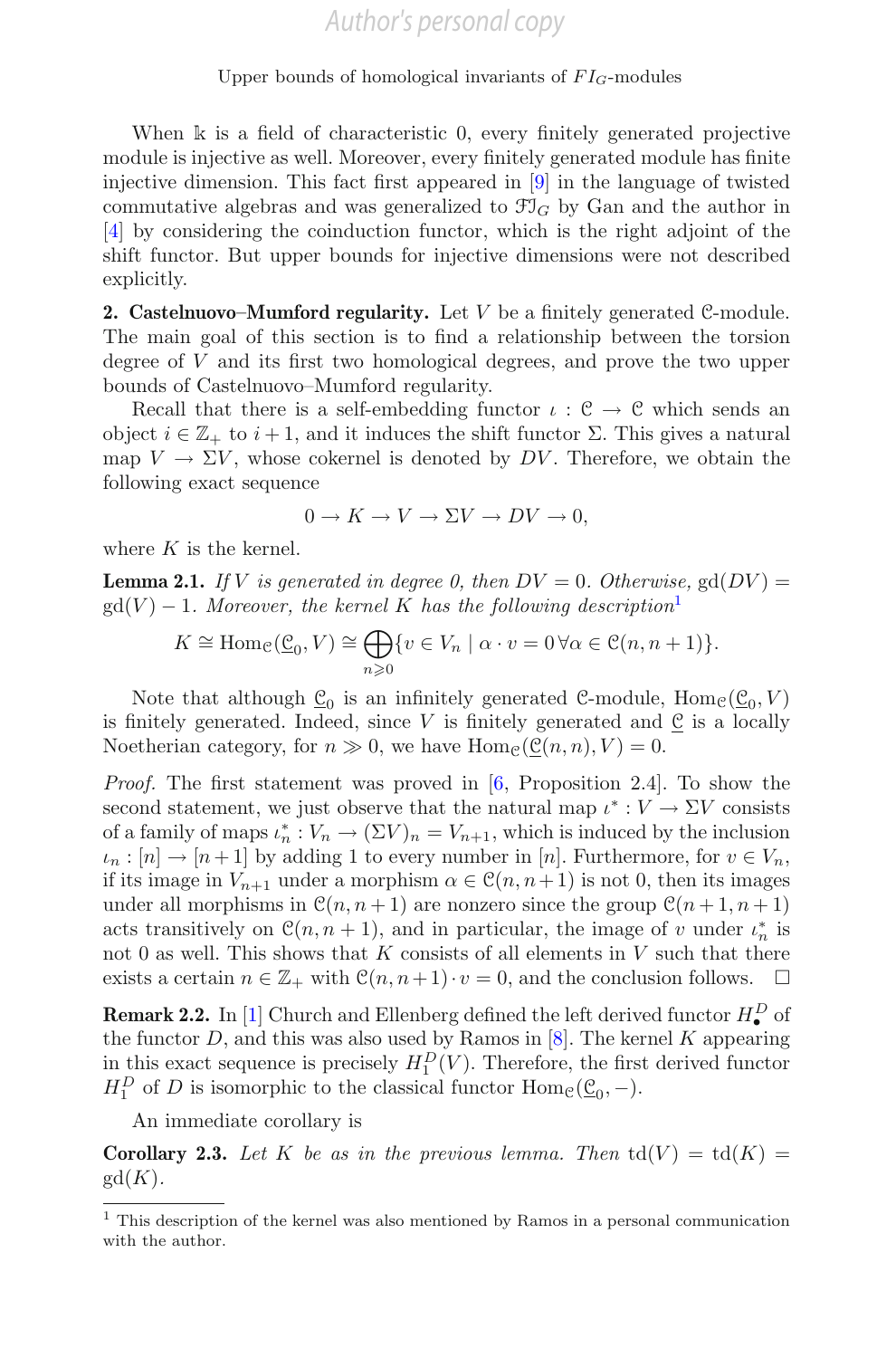## *Author's personal copy*

Now we can give another proof for the upper bound of Castelnuovo– Mumford regularity described in [\[1](#page-12-0), Theorem A] and [\[8,](#page-12-3) Theorem A].

**Theorem 2.4.** *Let* V *be a finitely generated* C*-module. Then*

$$
\operatorname{td}(V) \leqslant \operatorname{gd}(V) + \operatorname{hd}_1(V) - 1
$$

*and for*  $s \geqslant 1$ *,* 

$$
hd_s(V) \leqslant gd(V) + hd_1(V) + s - 1.
$$

*Proof.* We use induction on  $gd(V)$ . The conclusion holds trivially for  $V = 0$ . Now suppose that  $V \neq 0$ . By [\[6,](#page-12-2) Corollary 3.4], there is a short exact sequence  $0 \to V' \to V \to V'' \to 0$  such that V'' is filtered and  $hd_1(V') > gd(V')$ . Since  $V''$  is torsionless by [\[6,](#page-12-2) Proposition 3.9], and  $H_s(V'') = 0$  for  $s \geq 1$  by [\[6](#page-12-2), Theorem 1.3], we know that  $\mathrm{td}(V) = \mathrm{td}(V')$  and  $\mathrm{hd}_s(V) = \mathrm{hd}_s(V')$  for  $s \geq 1$ . Moreover, the following short exact sequence  $0 \to H_0(V') \to H_0(V) \to$  $H_0(V'') \to 0$  implies that  $gd(V) \geq gd(V')$ . Therefore, it suffices to show the inequalities for  $V'$ .

If  $gd(V') < gd(V)$ , then the conclusion for V' follows from the induction hypothesis. Otherwise,  $gd(V') = gd(V)$ . In that case we consider the following commutative diagram



where the first two rows and columns are short exact sequences, and  $P$  is a projective module satisfying  $gd(P) = gd(V')$ . To construct it, one starts from the injective map  $W \to P$  to get the first two rows. Applying the snake lemma to them, one gets an exact sequence

$$
0 \to \ker \delta \to V' \to \Sigma V' \to DV' \to 0.
$$

But it is known that the kernel of  $V' \to \Sigma V'$  is K. Putting these pieces of information together, we get the above diagram. We remind the reader that in the third column the map  $DP \rightarrow DV'$  is surjective. Furthermore, the third column gives us two exact sequences

$$
0 \to K \cong \ker \delta \to DW \to U \to 0,
$$
  

$$
0 \to U \to DP \to DV' \to 0.
$$

Note that  $gd(DV') < gd(V') = gd(V)$ . Moreover, since  $hd_1(V') > gd(V')$ , by [\[6](#page-12-2), Lemma 2.9], one has  $hd_1(V') = gd(W)$ .

The first sequence induces a long exact sequence

$$
\cdots \to H_1(U) \to H_0(K) \to H_0(DW) \to H_0(U) \to 0,
$$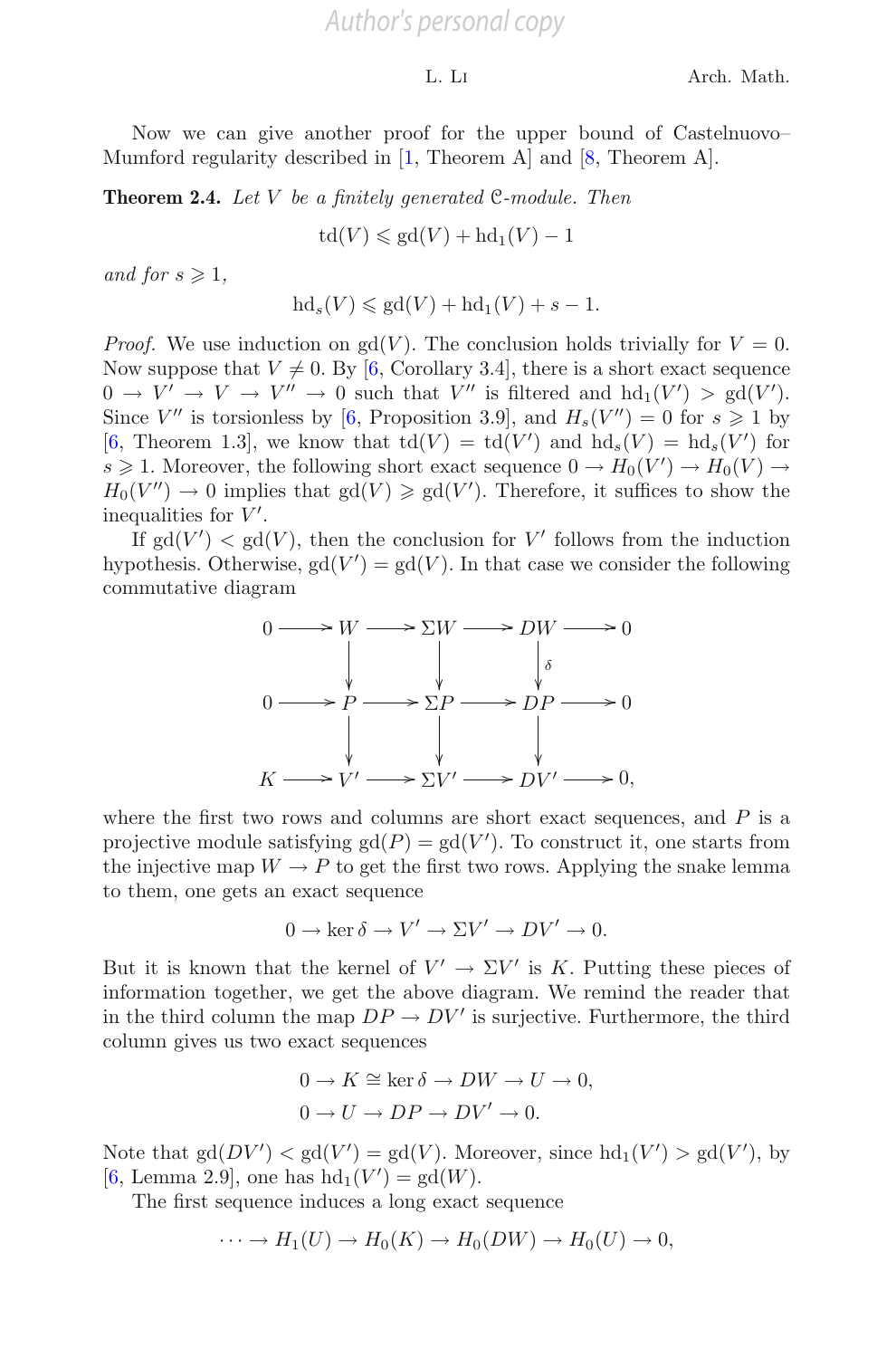so we get

$$
td(V') = td(K) = gd(K) \text{ by the previous corollary}
$$
  
\$\leqslant \max\{gd(DW), hd\_1(U)\}\$ by the long exact sequence  
\$\leqslant \max\{gd(W) - 1, hd\_2(DV')\}\$ by Lemma 2.1 and the second sequence  
= max{hd\_1(V') - 1, hd\_2(DV')}.

By the induction hypothesis,

$$
\mathrm{hd}_2(DV') \leqslant \mathrm{gd}(DV') + \mathrm{hd}_1(DV') + 1 \leqslant \mathrm{gd}(V') + \mathrm{hd}_1(DV') \quad \text{ by Lemma 2.1}
$$
\n
$$
\leqslant \mathrm{gd}(V') + \mathrm{gd}(U) \leqslant \mathrm{gd}(V') + \mathrm{gd}(DW) \quad \text{ by the two short exact sequences}
$$
\n
$$
\leqslant \mathrm{gd}(V') + \mathrm{gd}(W) - 1 = \mathrm{gd}(V') + \mathrm{hd}_1(V') - 1 \quad \text{ by Lemma 2.1.}
$$

Putting these two inequalities together, we get the claimed upper bound for  $td(V)$ .

Now we turn to the upper bound of homological degrees. For  $s \geq 1$ , from this long exact sequence we also have

$$
hd_s(DW) \le \max\{hd_s(K), hd_s(U)\}
$$
  
\n
$$
\le \max\{td(K) + s, hd_s(U)\} \quad \text{by [5, Theorem 1.5]}
$$
  
\n
$$
= \max\{gd(V') + hd_1(V') + s - 1, hd_{s+1}(DV')\}
$$
  
\nby what we just proved.

But by the induction hypothesis,

$$
hd_{s+1}(DV') \leq gd(DV') + hd_1(DV') + s
$$
  
\n
$$
\leq gd(V') - 1 + gd(U) + s
$$
 by the second sequence  
\n
$$
\leq gd(V') + gd(DW) + s - 1
$$
 by the first sequence  
\n
$$
\leq gd(V') + gd(W) + s - 2 = gd(V')
$$
  
\n
$$
+ hd_1(V') + s - 2
$$
 by Lemma 2.1.

Combining these two inequalities, we have

$$
\mathrm{hd}_s(DW) \leqslant \mathrm{gd}(V') + \mathrm{hd}_1(V') + s - 1.
$$

Note that W is a torsionless module, and  $gd(W) = hd_1(V') > gd(V') \geq 0$ . Therefore, by [\[6,](#page-12-2) Corollary 2.12], we get

$$
hd_{s+1}(V') = hd_s(W) \le \max\{gd(DW), \dots, hd_s(DW)\}\
$$

$$
+ 1 \le gd(V') + hd_1(V') + s
$$

for  $s \geq 1$ . This inequality holds obviously for  $s = 0$ . The conclusion then follows by induction.

We know that  $\Sigma_N V$  is filtered for  $N \gg 0$ . As pointed out in [\[6](#page-12-2)], this result as well as the above theorem imply another upper bound of the Castelnuovo– Mumford regularity. For the convenience of the reader, we repeat the proof.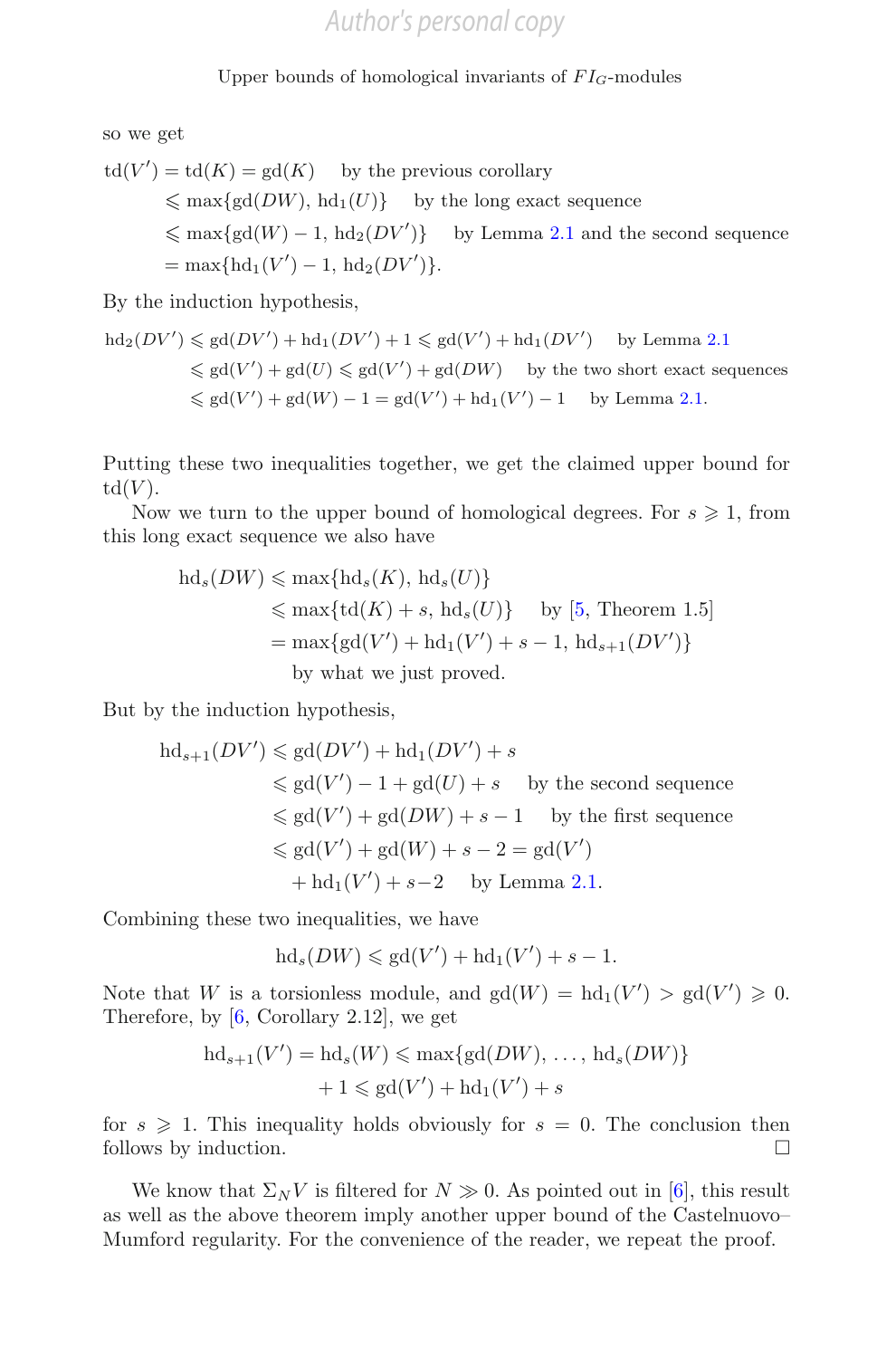L. Li Arch. Math.

**Corollary 2.5.** Let V be a finitely generated C-module. Then for  $s \geq 1$ ,  $hd_s(V) \leq \max\{2gd(V) - 1, td(V)\} + s.$ 

*Proof.* There is a classical short exact sequence

 $0 \to V_T \to V \to V_F \to 0.$ 

where  $V_T$  is a torsion module and  $V_F$  is torsionless.

For the torsion part  $V_T$ , one has

$$
hd_s(V_T) \leqslant td(V_T) + s = td(V) + s \tag{2.1}
$$

by [\[5](#page-12-1), Theorem 1.5]. For  $V_F$ , there is a short exact sequence

$$
0 \to V_F \to \Sigma_N V_F \to C \to 0
$$

where N is large enough such that  $\Sigma_N V_F$  is a filtered module; see [\[6](#page-12-2), Theorem 1.6]. The long exact sequence and homological characterizations of filtered modules  $([6,$  $([6,$  $([6,$  Theorem 1.3]) tell us that

$$
\mathrm{hd}_s(V_F) = \mathrm{hd}_{s+1}(C) \leqslant \mathrm{gd}(C) + \mathrm{hd}_1(C) + s
$$

for  $s \geqslant 1$ . We also note that

$$
gd(C) \leq gd(V_F) - 1 \leq gd(V) - 1,
$$
  

$$
hd_1(C) \leq gd(V_F) \leq gd(V).
$$

Putting these pieces of information together, we have

$$
\mathrm{hd}_s(V_F) \leqslant 2\,\mathrm{gd}(V) + s - 1.\tag{2.2}
$$

The conclusion then follows from  $(2.1)$  and  $(2.2)$ .

**3. Complexes of filtered modules.** In this section we construct a finite complex of filtered modules for each finitely generated C-module V and use it to prove the last four statements in Theorem [1.3.](#page-4-0) We will see from the proofs that the stability phenomena of finitely generated C-modules actually follow from those of filtered modules.

Recall that there is a classical short exact sequence

$$
0 \to V_T \to V \to V_F \to 0,
$$

and  $\Sigma_N V_F$  is filtered for  $N \gg 0$ . Choose a large enough N, and denote  $\Sigma_N V_F$ by  $F^{-1}$ . We get a map  $V \to F^{-1}$  which is the composite of  $V \to V_F$  and  $V_F \rightarrow F^{-1}$ . Let  $V^{-1}$  be the cokernel of this map, and repeat the above process for  $V^{-1}$ . Eventually, we construct a complex of filtered modules. This is a finite complex with torsion homologies. Explicitly, in the complex

$$
F^{\bullet}: \qquad 0 \xrightarrow{\delta^0} V \xrightarrow{\delta^{-1}} F^{-1} \xrightarrow{\delta^{-2}} F^{-2} \xrightarrow{\delta^{-3}} \cdots \xrightarrow{\delta^{-n-1}} F^{-n-1} \xrightarrow{\delta^{-n-2}} 0
$$

one has  $n \leq \text{gd}(V)$ . Moreover, if we let  $V^0 = V$  and let  $V^i$  be the cokernel of  $\delta^i$  for  $-n-2 \leq i \leq -1$ , then from the above construction one easily sees that the image of  $\delta^i$  is  $V_F^{i+1}$ , the torsionless part of  $V^{i+1}$ , and the *i*-th homology

$$
H_i(F^{\bullet}) = \ker \delta^i / \operatorname{Im} \delta^{i+1} \cong V_T^{i+1},
$$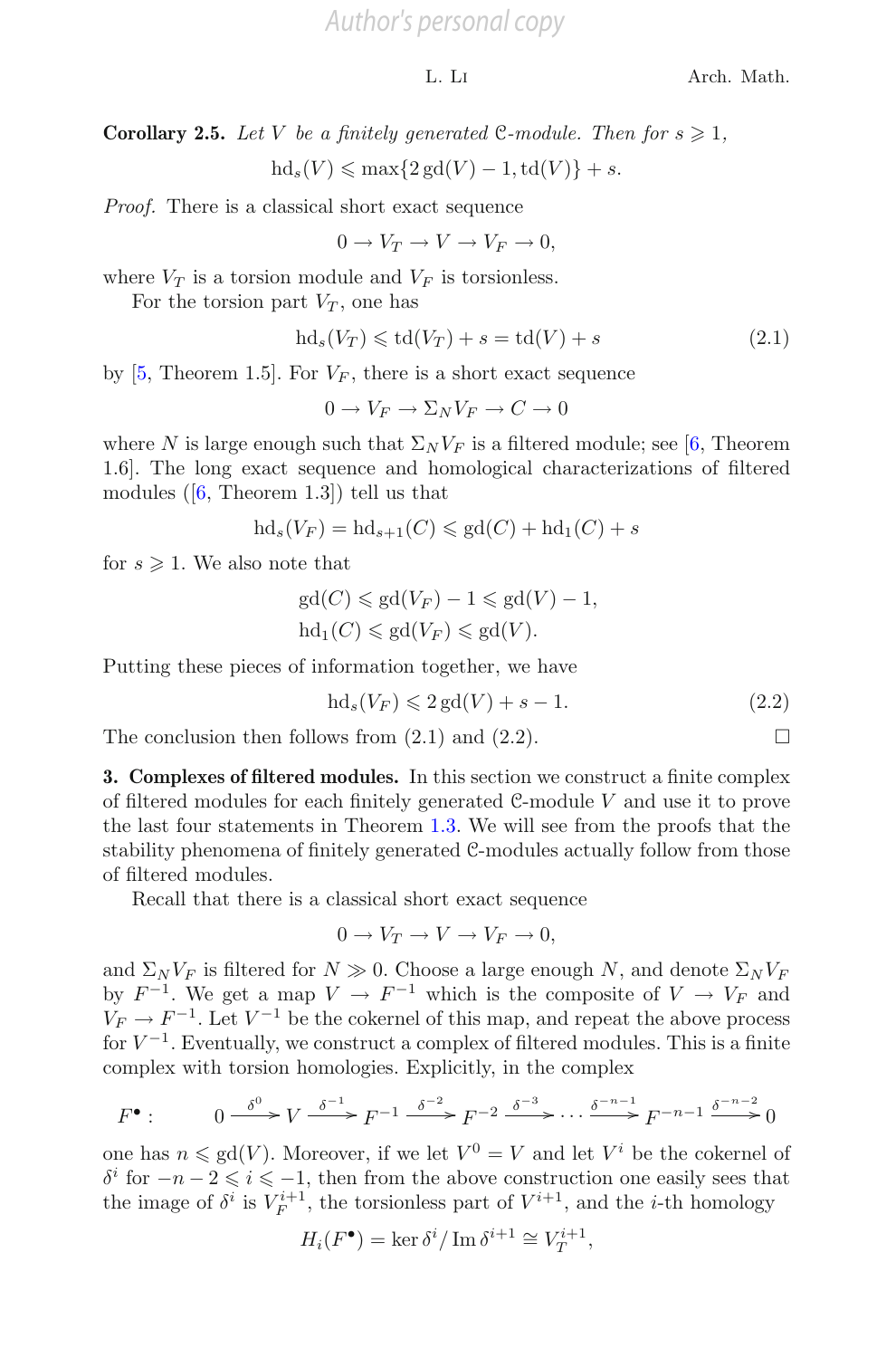the torsion part of  $V^{i+1}$ . For details, see the proof of [\[7,](#page-12-7) Theorem A] or the proof of [\[6,](#page-12-2) Theorem 4.4].

**Proposition 3.1.** *In the above complex, one has*

$$
\operatorname{td}(H_{-1}(F^\bullet))=\operatorname{td}(V)
$$

*and for*  $-n-2 \leq i \leq -2$ ,

$$
td(H_i(F^{\bullet})) \leq 2\,\mathrm{gd}(V) + 2i + 2.
$$

*Proof.* The conclusion holds obviously for  $i = -1$  since  $H_{-1}(F^{\bullet}) \cong V_T$ . For  $-n-2 \leq i \leq -2$ , one has  $H_i(F^{\bullet}) \cong V_T^{i+1}$ , and the following short exact sequence

$$
0 \to V_F^{i+2} \to F^{i+1} \to V^{i+1} \to 0
$$

induces an exact sequence

$$
0 \to H_1(V^{i+1}) \to H_0(V_F^{i+2}) \to H_0(F^{i+1}) \to H_0(V^{i+1}) \to 0.
$$

By the first statement in Theorem [1.3,](#page-4-0) one has

$$
td(H_i(F^{\bullet})) = td(V_T^{i+1}) = td(V^{i+1})
$$
  
\n
$$
\leq ad(V^{i+1}) + hd_1(V^{i+1}) - 1
$$
  
\n
$$
\leq gd(V^{i+1}) + gd(V_F^{i+2}) - 1
$$
  
\n
$$
\leq gd(V^{i+1}) + gd(V^{i+2}) - 1
$$
  
\n
$$
\leq (gd(V) + i + 1) + (gd(V) + i + 2) - 1
$$
  
\n
$$
= 2 gd(V) + 2i + 2,
$$

where the last inequality follows from the proof of  $[6,$  $[6,$  Theorem 4.14.

**Remark 3.2.** In [\[8](#page-12-3)] Ramos defined the notion *derived regularity* for finitely generated modules  $V$ . Actually, we can see that the derived regularity of  $V$  is precisely the maximum of torsion degrees of homologies in this complex. From this observation, one immediately deduces that the derived regularity of  $V$  is bounded by max $\{td(V), 2 gd(V) - 2\}.$ 

We get three corollaries:

**Corollary 3.3.** *Let* V *be a finitely generated* C*-module. Then for* N >  $\max\{td(V), 2gd(V)-2\}, \Sigma_N V$  *is a filtered module.* 

*Proof.* Apply the functor  $\Sigma_N$  to the finite complex of filtered modules. Note that  $\Sigma_N$  is an exact functor and it preserves filtered modules by [\[6](#page-12-2), Proposition 3.9]. Moreover, all homologies vanish since their torsion degrees are strictly less than N. Consequently, we get a resolution of  $\Sigma_N V$  by filtered modules. However, by [\[6,](#page-12-2) Corollary 4.3], we deduce that  $\Sigma_N V$  is filtered as well.  $\square$ 

**Remark 3.4.** In [\[8,](#page-12-3) Theorem C] Ramos showed that if  $N$  is strictly greater than the derived regularity of V, then  $\Sigma_N V$  is filtered. Since we already know that the derived regularity is bounded by  $\max\{td(V), 2gd(V) - 2\}$ , the above corollary follows from this fact immediately.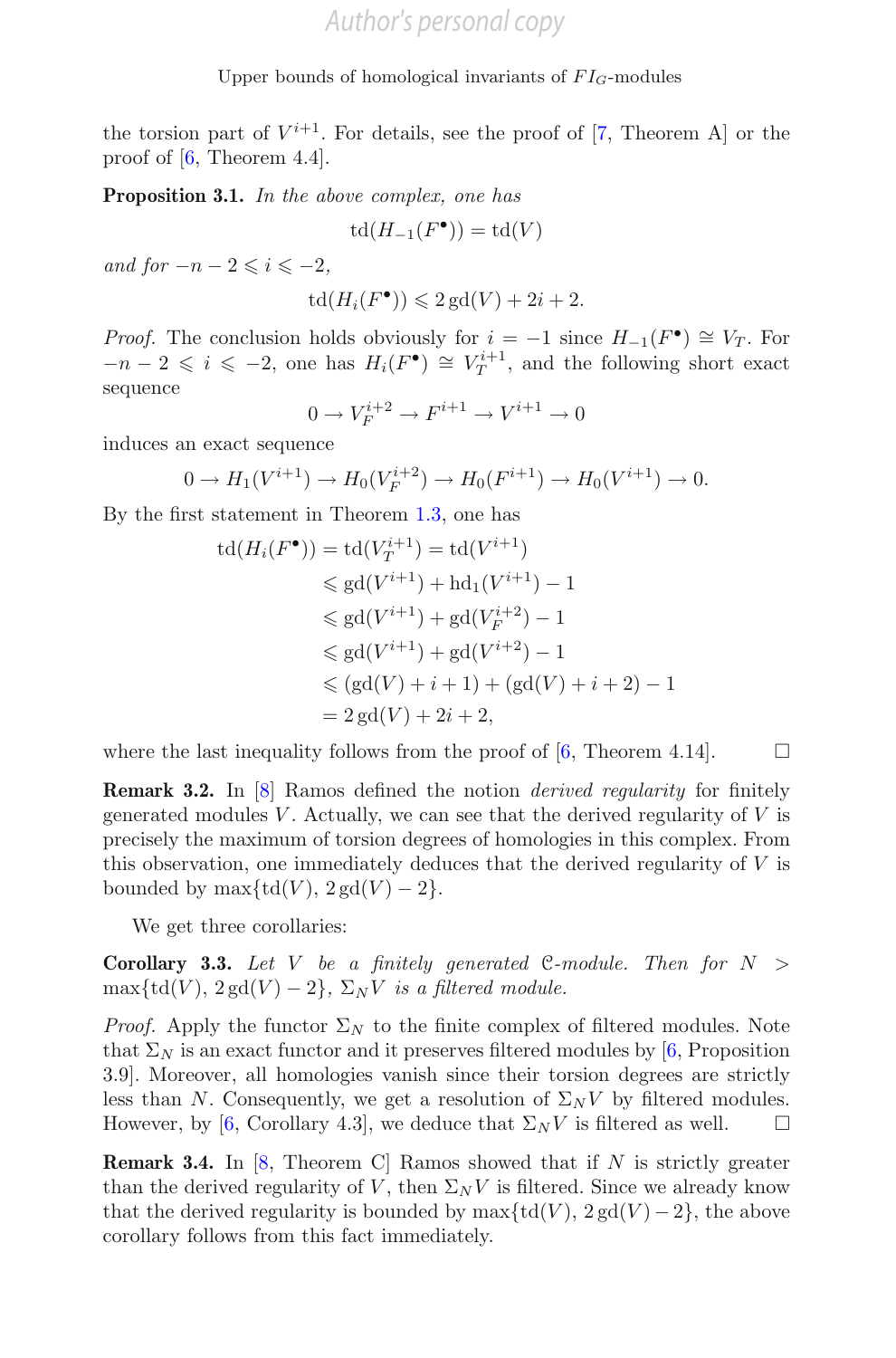**Corollary 3.5.** *Let* k *be a field, and let* V *be a finitely generated* C*-module. Then there exists a rational polynomial*  $f \in \mathbb{Q}[X]$  *such that* dim<sub>k</sub>  $V_N = f(N)$ *for*  $N > \max\{td(V), 2\textrm{gd}(V) - 2\}.$ 

*Proof.* Note that in the complex

 $0 \to V \to F^{-1} \to \cdots \to F^{-n-1} \to 0.$ 

the dimensions dim<sub>k</sub>  $F_s^i$  satisfy polynomials  $f_i \in \mathbb{Q}[X]$  for  $-n-1 \leq i \leq -1$  and  $s \geq \text{gd}(F^i)$ . Since  $\text{gd}(F^i) \leq \text{gd}(V)$  by the proof of [\[6,](#page-12-2) Theorem 4.14], this polynomial growth phenomenon holds for all  $F<sup>i</sup>$  when  $s > \max\{td(V), 2\textrm{gd}(V) -$ 2, including the cases that  $gd(V) = 0$  or  $gd(V) = 1$ . Therefore, for  $N >$  $\max\{td(V), 2\textrm{gd}(V)-2\}$  and an arbitrary i, all  $\dim_{\Bbbk} F_N^i$  satisfy the polynomial  $f_i$ . Moreover, we also know that all homologies are supported on objects  $\leq \max\{\mathrm{td}(V), 2\mathrm{gd}(V) - 2\}.$  Consequently, for  $N > \max\{\mathrm{td}(V), 2\mathrm{gd}(V) - 2\},$ the dimensions dim<sub>k</sub>  $V_N$  satisfy a polynomial, which is a linear combination of those  $f_i$ .

**Remark 3.6.** The minimal number N such that for  $n \geq N$ , all  $\dim_{\mathbb{k}} V_n$  satisfy a polynomial is called the *stable range* of V by Ramos in [\[8\]](#page-12-3). Theorem D in his paper asserts that the stable range of V is bounded by  $r+\min\{r, \text{gd}(V)\}\)$ , where r is the relation degree. Since  $td(V) \leq gd(V) + hd_1(V) - 1$  and  $hd_1(V) \leq r$ , for general modules the bound provided in the above corollary might be a little bit more optimal.

**Corollary 3.7.** *The injective dimension* id(V)  $\leq$  max{2 gd(V) – 1, td(V)} *whenever* k *is a field of characteristic 0 and* V *is not injective.*

*Proof.* We claim that  $\max\{2gd(V)-1, td(V)\}\geq 0$ . Otherwise, V is 0 or a direct sum of  $\underline{\mathcal{C}}(0,-)$ , contradicting the assumption that V is not injective.

We prove the conclusion by induction on  $gd(V)$ . If  $gd(V) = 0$ , then the short exact sequence

$$
0 \to V_T \to V \to V_F \to 0
$$

and the given assumption imply that  $V \cong V_T \oplus V_F$  since  $V_F$ , if it is nonzero, is a torsionless module generated in degree 0, which must be projective. Therefore,  $id(V) = id(V_T)$  since  $V_F$  is injective as well. But it is well known that for a finite dimensional module  $V_T$ , its injective dimension is bounded by  $\mathrm{td}(V_T) = \mathrm{td}(V)$ , so the conclusion follows. To see this, one just observes that the value of  $V_T$ on the object  $td(V_T)$  is in the socle of  $V_T$ . Therefore, there is an injective homomorphism  $V_T \to I$  such that I is a finite dimensional injective module and their values on the object  $\text{td}(V_T)$  are isomorphic. Consequently, the torsion degree of the cokernel of this map is strictly less than that of  $V_T$ . Now one can proceed by recursion.

For a general module V, consider the short exact sequence  $0 \to V_T \to V \to$  $V_F \to 0$ . For  $V_T$ , we have  $\mathrm{id}(V_T) \leq \mathrm{td}(V_T) = \mathrm{td}(V)$ . For  $V_F$ , we have a short exact sequence

$$
0 \to V_F \to P \to W \to 0
$$

where  $P$  is a projective module, which is injective as well. Moreover, by  $\left[4,\right]$  $\left[4,\right]$  $\left[4,\right]$ Proposition 7.5 and Theorem 1.7, one can assume that  $gd(P) < gd(V_F)$ , and